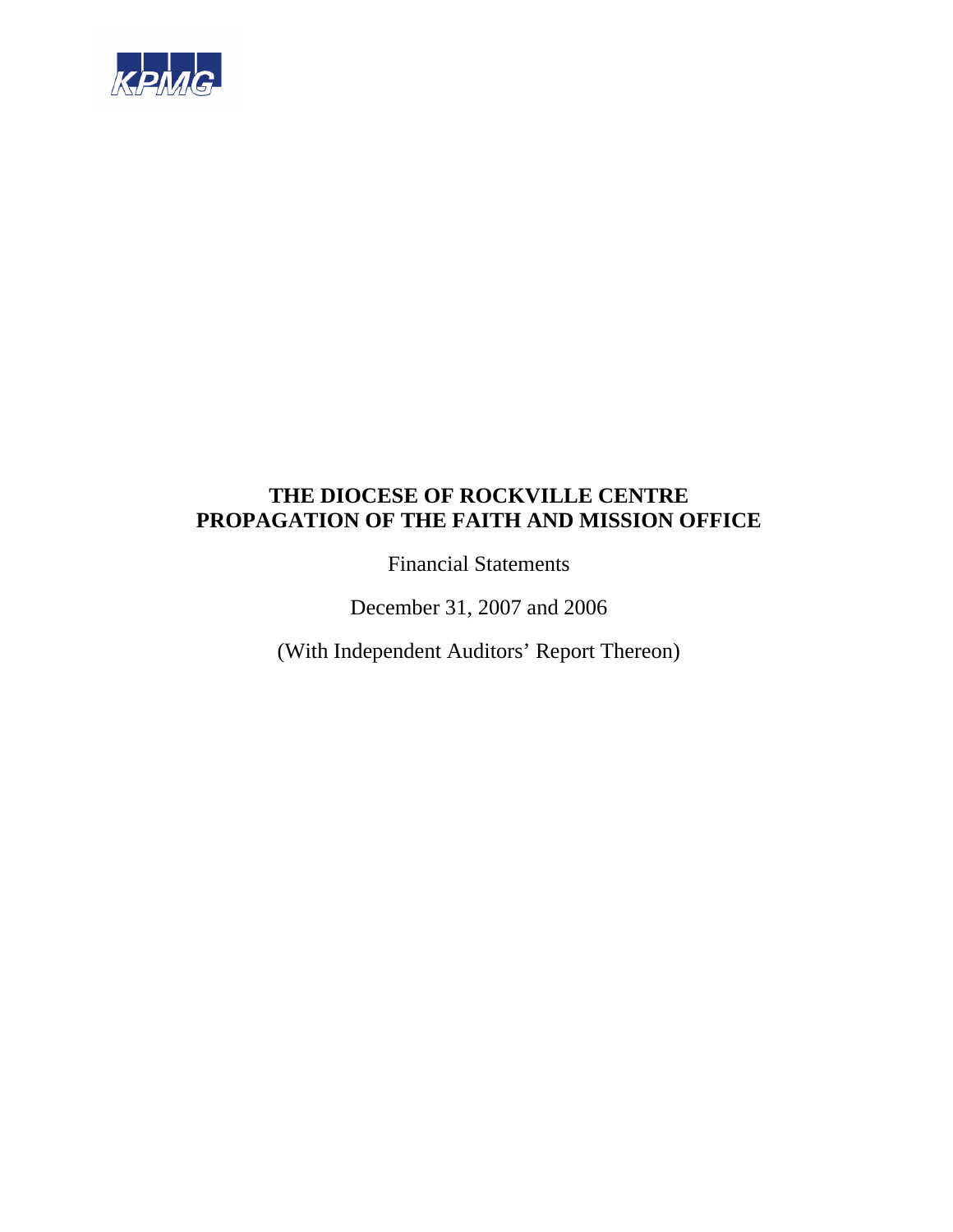

**KPMG LLP** 345 Park Avenue New York, NY 10154

# **Independent Auditors' Report**

The Most Reverend William F. Murphy, S.T.D., L.H.D., Bishop of the Roman Catholic Diocese of Rockville Centre:

We have audited the accompanying statements of financial position of The Diocese of Rockville Centre Propagation of the Faith and Mission Office (the Mission Office) as of December 31, 2007 and 2006, and the related statements of activities and cash flows for the years then ended. These financial statements are the responsibility of the Mission Office's management. Our responsibility is to express an opinion on these financial statements based on our audits.

We conducted our audits in accordance with auditing standards generally accepted in the United States of America. Those standards require that we plan and perform the audit to obtain reasonable assurance about whether the financial statements are free of material misstatement. An audit includes consideration of internal control over financial reporting as a basis for designing audit procedures that are appropriate in the circumstances, but not for the purpose of expressing an opinion on the effectiveness of the Mission Office's internal control over financial reporting. Accordingly, we express no such opinion. An audit also includes examining, on a test basis, evidence supporting the amounts and disclosures in the financial statements, assessing the accounting principles used and significant estimates made by management, as well as evaluating the overall financial statement presentation. We believe that our audits provide a reasonable basis for our opinion.

In our opinion, the financial statements referred to above present fairly, in all material respects, the financial position of The Diocese of Rockville Centre Propagation of the Faith and Mission Office as of December 31, 2007 and 2006, and the changes in its net assets and its cash flows for the years then ended in conformity with U.S. generally accepted accounting principles.

KPMG LLP

July 11, 2008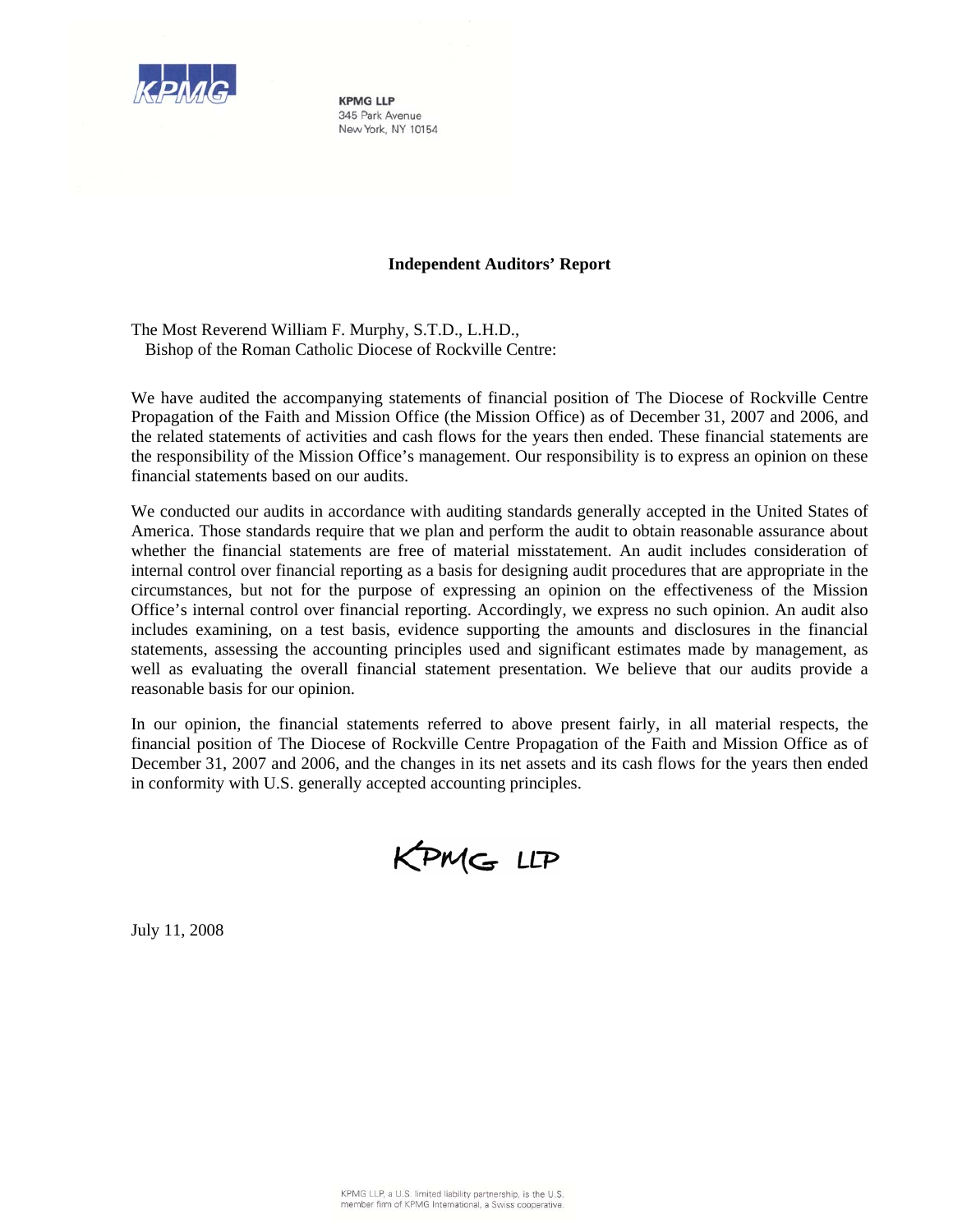# Statements of Financial Position

# December 31, 2007 and 2006

| <b>Assets</b>                                                                                                    | 2007                                | 2006                          |
|------------------------------------------------------------------------------------------------------------------|-------------------------------------|-------------------------------|
| Cash and cash equivalents<br>Investments, at fair value (note 3)<br>Accrued interest receivable and other assets | \$<br>861,996<br>1,672,363<br>4,440 | 373,010<br>2,215,206<br>7,371 |
| Contributions receivable<br>Furniture, fixtures and equipment (net of accumulated depreciation                   |                                     | 11,362                        |
| of \$98,962 and \$97,529, in 2007 and 2006, respectively)                                                        |                                     | 1,433                         |
| Total assets                                                                                                     | 2,538,799                           | 2,608,382                     |
| <b>Liabilities and Net Assets</b>                                                                                |                                     |                               |
| Liabilities:                                                                                                     |                                     |                               |
| Accounts payable and accrued expenses                                                                            | \$<br>53,277                        | 22,298                        |
| Due to related organizations                                                                                     | 70,229                              | 41,576                        |
| Funds held for others (notes 4 and 6)                                                                            | 1,715,167                           | 1,847,863                     |
| <b>Total liabilities</b>                                                                                         | 1,838,673                           | 1,911,737                     |
| Net assets – unrestricted                                                                                        | 700,126                             | 696,645                       |
| Total liabilities and net assets                                                                                 | 2,538,799                           | 2,608,382                     |

See accompanying notes to financial statements.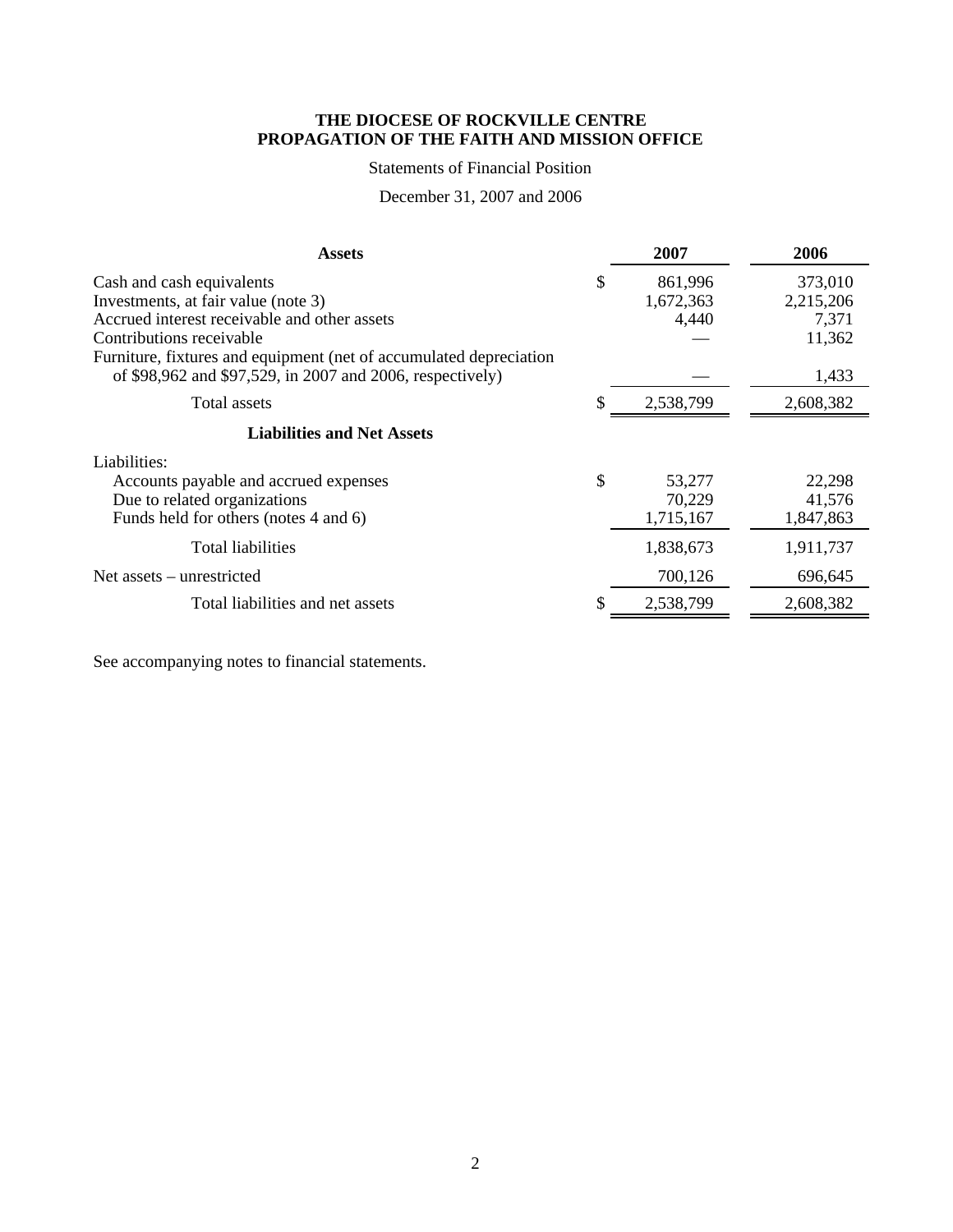# Statements of Activities

# Years ended December 31, 2007 and 2006

|                                             | 2007            | 2006        |
|---------------------------------------------|-----------------|-------------|
| Revenues:                                   |                 |             |
| Total contributions raised                  | \$<br>1,819,886 | 1,779,423   |
| Less:                                       |                 |             |
| Amounts raised on behalf of others (note 6) | (608, 353)      | (685, 781)  |
| Amounts raised for National Office (note 4) | (1,211,533)     | (1,093,642) |
| Investment income                           | 5,753           | 11,456      |
| Administrative fees                         | 136,850         | 191,486     |
| Total revenues                              | 142,603         | 202,942     |
| Expenses:                                   |                 |             |
| Supporting services:                        |                 |             |
| Management and general                      | 109,490         | 168,735     |
| Fund-raising                                | 29,632          | 37,498      |
| Total expenses                              | 139,122         | 206,233     |
| Increase (decrease) in net assets           | 3,481           | (3,291)     |
| Net assets at beginning of year             | 696,645         | 699,936     |
| Net assets at end of year                   | 700,126         | 696,645     |

See accompanying notes to financial statements.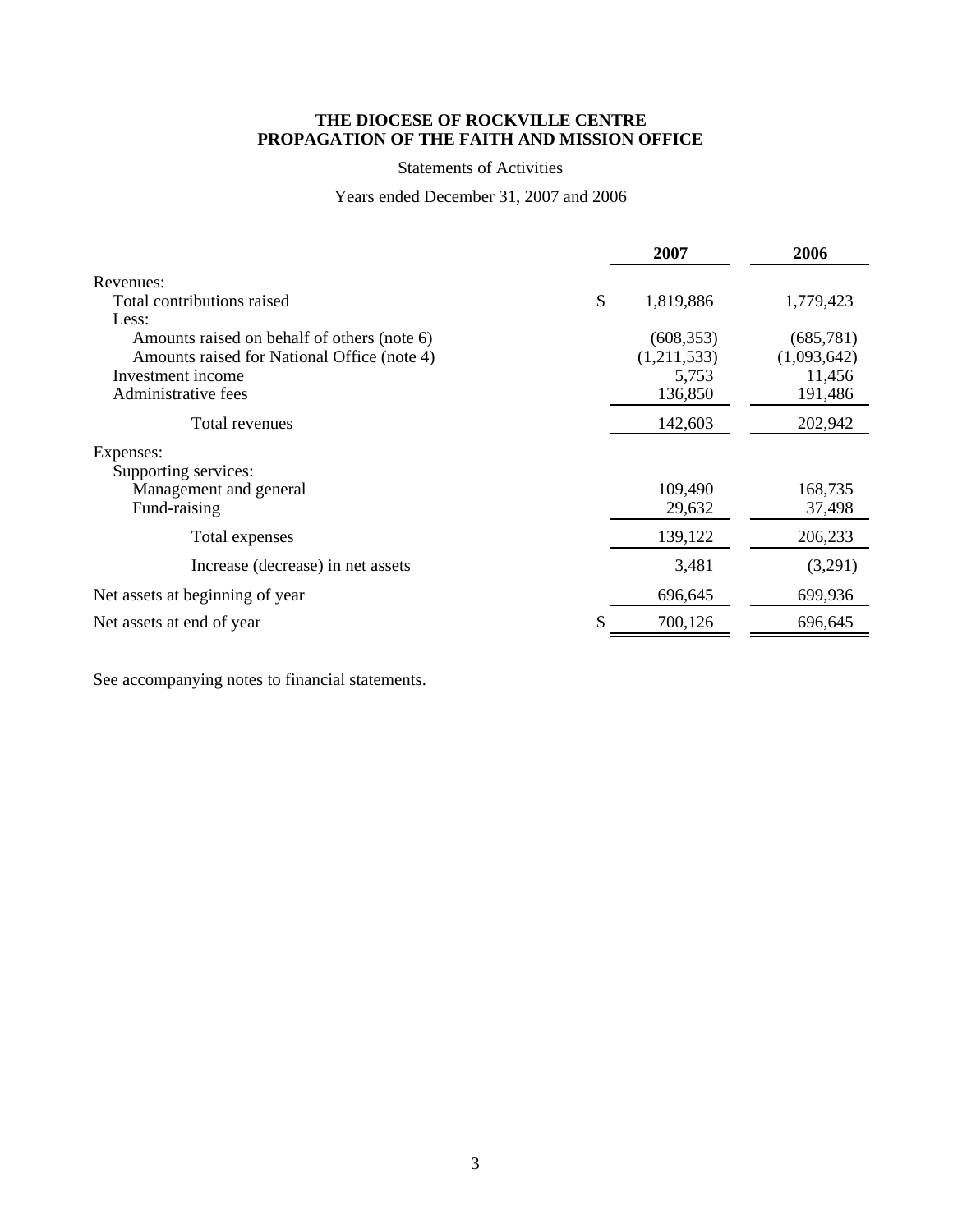# Statements of Cash Flows

Years ended December 31, 2007 and 2006

|                                                            | 2007        | 2006       |
|------------------------------------------------------------|-------------|------------|
| Cash flows from operating activities:                      |             |            |
| Increase (decrease) in net assets                          | \$<br>3,481 | (3,291)    |
| Adjustments to reconcile increase (decrease) in net assets |             |            |
| to net cash (used in) provided by operating activities:    |             |            |
| Depreciation expense                                       | 1,433       | 1,434      |
| Changes in assets and liabilities:                         |             |            |
| Decrease (increase) in accrued interest receivable         |             |            |
| and other assets                                           | 2,931       | (2,427)    |
| Decrease in contributions receivable                       | 11,362      | 55,339     |
| Increase (decrease) in accounts payable and                |             |            |
| accrued expenses                                           | 30,979      | (25,111)   |
| Increase in due to related organizations                   | 28,653      | 28,911     |
| (Decrease) increase in funds held for others               | (132, 696)  | 658,521    |
| Net cash (used in) provided by operating activities        | (53, 857)   | 713,376    |
| Cash flows from investing activities:                      |             |            |
| Purchases of investments                                   | (424, 132)  | (732, 135) |
| Proceeds from sale of investments                          | 966,975     | 164,419    |
| Net cash provided by (used in) investing activities        | 542,843     | (567, 716) |
| Net increase in cash and cash equivalents                  | 488,986     | 145,660    |
| Cash and cash equivalents at beginning of year             | 373,010     | 227,350    |
| Cash and cash equivalents at end of year                   | 861,996     | 373,010    |

See accompanying notes to financial statements.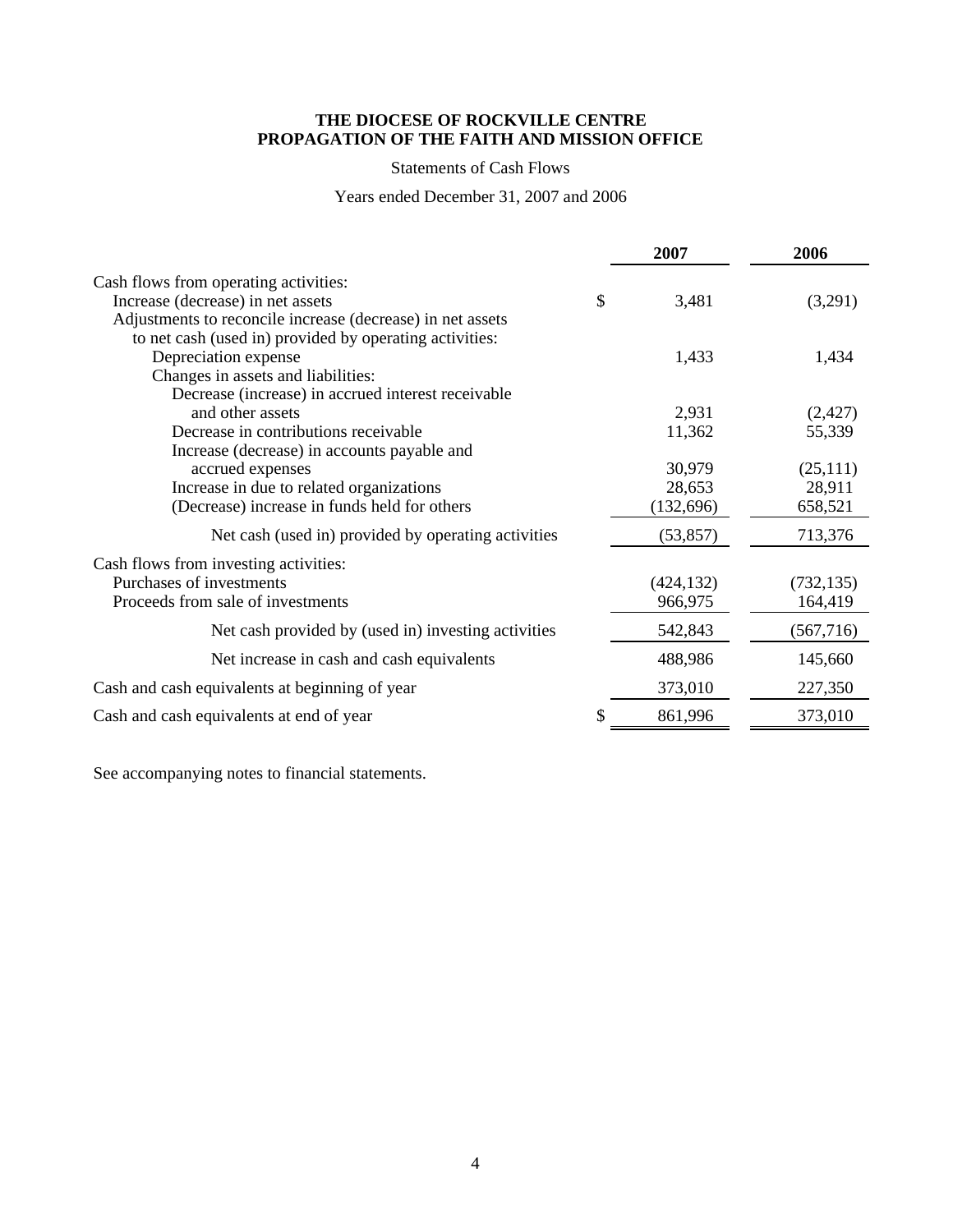Notes to Financial Statements

December 31, 2007 and 2006

# **(1) Organization**

The Diocese of Rockville Centre Propagation of the Faith and Mission Office (the Mission Office) is a member of the National Office for the Society for the Propagation of the Faith (the National Office), which was organized to develop an awareness of the work of missionaries and a better understanding of the social, economic, cultural and religious conditions of the people with whom they work; encourage support of the missions and missionaries through prayer and donations; and develop personal contact with the missionaries.

The Mission Office is part of the Roman Catholic Diocese of Rockville Centre (the Diocese), which is exempt from Federal income taxes under Section  $501(c)(3)$  of the Internal Revenue Code as an organization described in Section 501(a), and a similar provision of the New York State income tax laws. Accordingly, no provision for income taxes has been made.

#### **(2) Summary of Significant Accounting Policies**

#### *(a) Basis of Presentation*

The accompanying financial statements have been prepared in accordance with U.S. generally accepted accounting principles using the accrual basis of accounting. Accordingly, the Mission Office's financial statements distinguish between unrestricted, temporarily restricted and permanently restricted net assets, based upon the existence or absence of donor-imposed restrictions, as follows:

*Unrestricted net assets* – Net assets that are not subject to donor-imposed stipulations.

*Temporarily restricted net assets* – Net assets subject to donor-imposed stipulations that will be met either by actions of the Mission Office and/or the passage of time.

*Permanently restricted net assets* – Net assets subject to donor-imposed stipulations that the principal be maintained permanently by the Mission Office.

The Mission Office did not have any temporarily restricted or permanently restricted net assets as of December 31, 2007 and 2006.

Mission Office revenues are reported as increases in unrestricted net assets unless their use is limited by donor-imposed restrictions. Expenses are reported as decreases in unrestricted net assets. Gains and losses on investments and other assets or liabilities are reported as increases or decreases in unrestricted net assets unless their use is restricted by explicit donor stipulation or by law. Expirations of temporary restrictions on net assets (i.e., the donor-stipulated purpose has been fulfilled and/or the stipulated time period has elapsed) are reported as net assets released from restrictions.

Contributions of assets other than cash are recorded at their estimated fair value.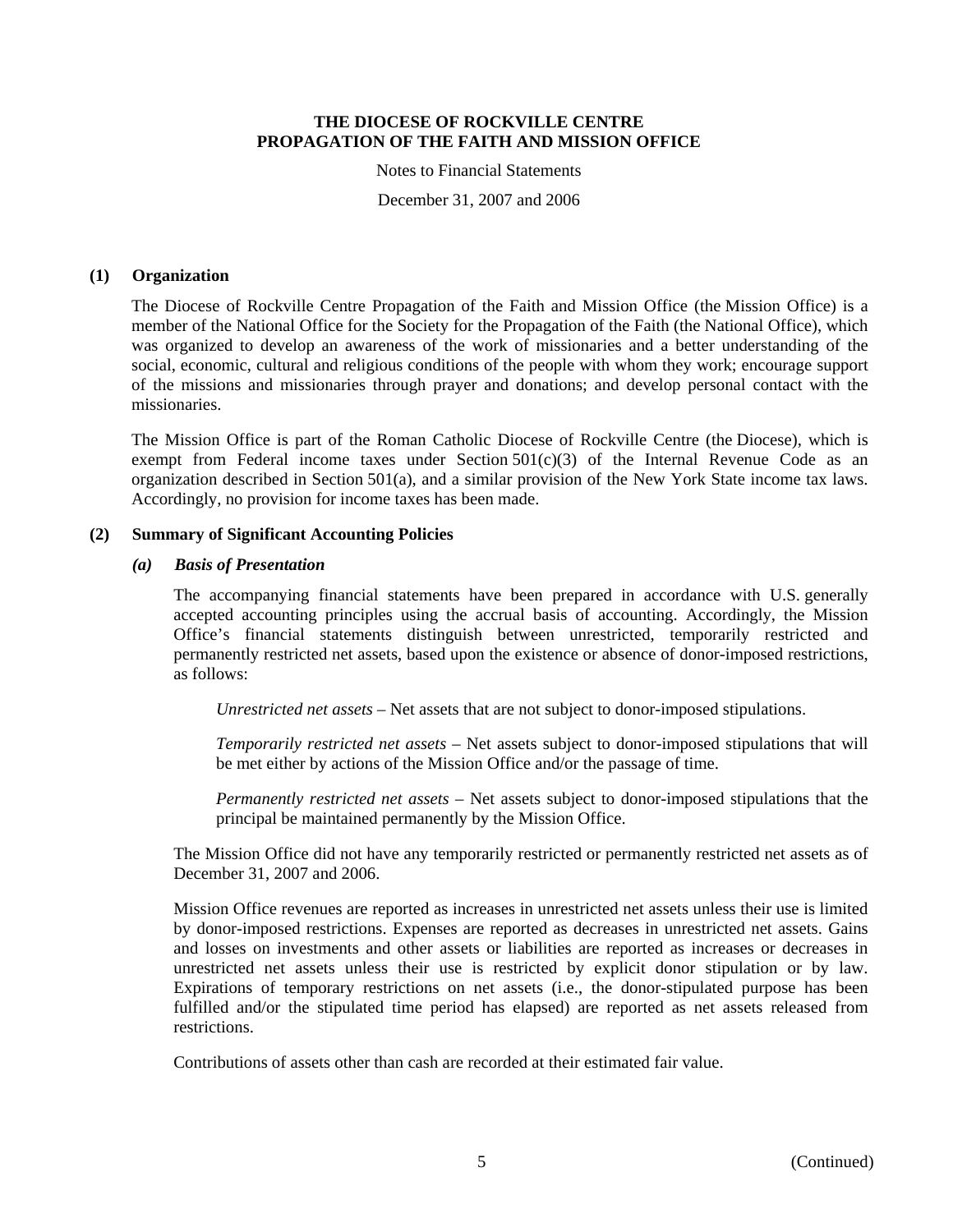Notes to Financial Statements

December 31, 2007 and 2006

#### *(b) Cash and Cash Equivalents*

Cash and cash equivalents are comprised of highly liquid instruments with original maturities of three months or less.

# *(c) Furniture, Fixtures, and Equipment*

Furniture, fixtures, and equipment are stated at cost at date of acquisition or fair value at date of contribution, if donated. Depreciation expense is recorded on the straight-line basis over the estimated useful lives of the related assets, as follows:

| Furniture, fixtures, and equipment | 5 years |
|------------------------------------|---------|
| Computer equipment                 | 3 years |

# *(d) Use of Estimates*

The preparation of financial statements in conformity with U.S. generally accepted accounting principles generally requires management to make estimates and assumptions that affect the reported amounts of assets and liabilities and disclosure of contingent assets and liabilities at the date of the financial statements, and the reported amounts of revenues and expenses during the reporting period. Actual results could differ from those estimates.

# **(3) Investments**

The Mission Office's investments are in a pooled investment fund held by Unitas Investment Fund, Inc. (Unitas), a separately incorporated, nonregulated investment fund organized and operated by the Administrative Offices of the Diocese, a related party, which offers investment options to participants, including a short-term enhanced cash fund, fixed-income and equity offerings. The investments in Unitas are carried at fair value based principally upon the quoted market prices of the underlying assets of the fund. A "mission fee" is deducted from the investment performance of all participants for the purpose of funding the mission component, provided the fund had a positive return. The rates range from 0.05% to 0.50% annually depending upon the investment options chosen.

The Mission Office is invested in the Unitas Short-Term Fund, which at December 31, 2007 and 2006 had a balance of \$1,672,363 and \$2,215,206, respectively.